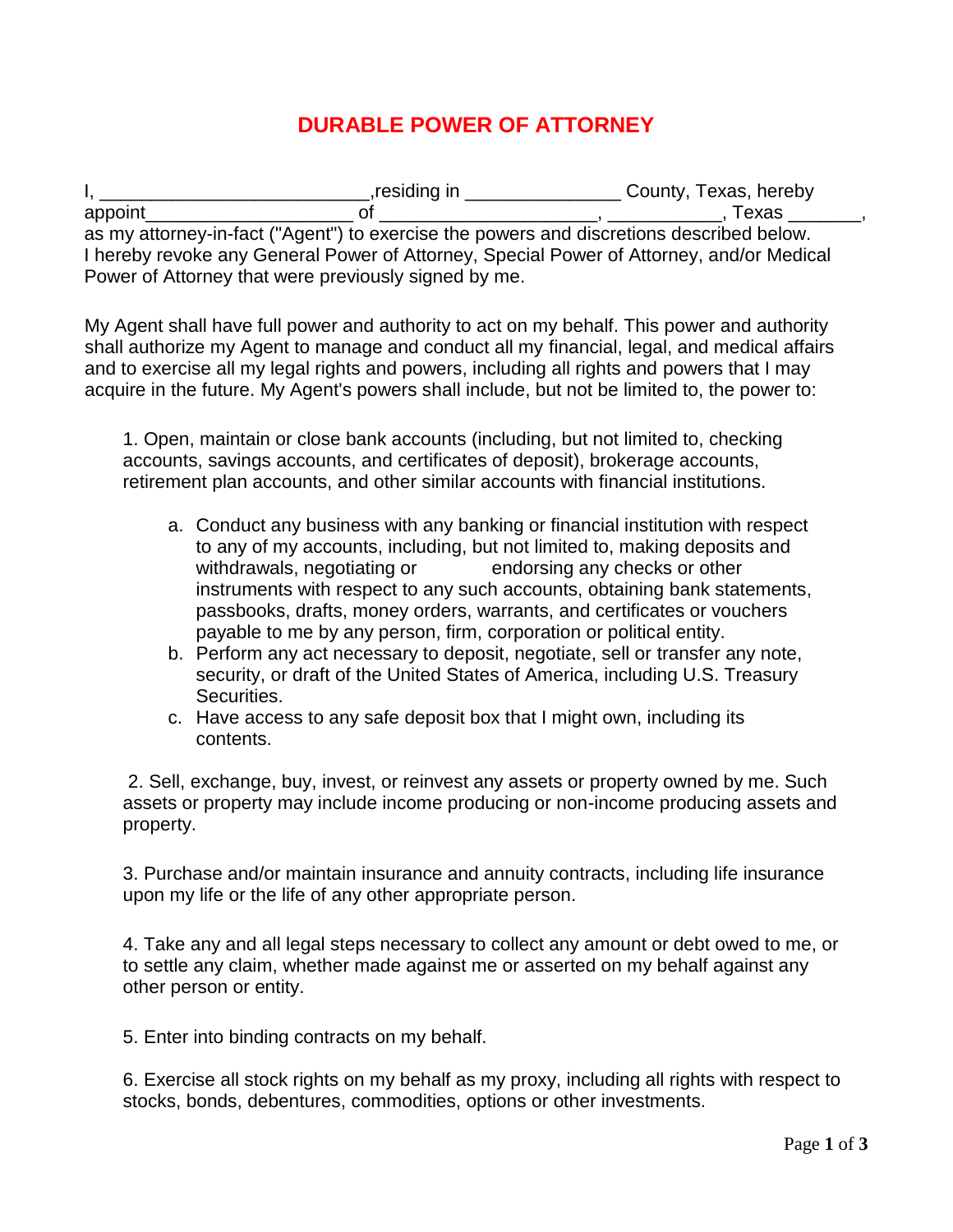7. Employ professional and business assistance as may be appropriate, including attorneys, accountants, and real estate agents.

8. Sell, convey, lease, mortgage, manage, insure, improve, repair, or perform any other act with respect to any of my property (now owned or later acquired) including, but not limited to, real estate and real estate rights (including the right to remove tenants and to recover possession). This includes the right to sell or encumber any homestead that I now own or may own in the future.

9. Prepare, sign, and file documents with any governmental body or agency, including, but not limited to, authorization to:

- a. Prepare, sign and file income and other tax returns with federal, state, local, and other governmental bodies.
- b. Obtain information or documents from any government or its agencies, and represent me in all tax matters, including the authority to negotiate, compromise, or settle any matter with such government or agency.
- c. Prepare applications, provide information, and perform any other act reasonably requested by any government or its agencies relating to governmental benefits (including medical, military and social security benefits), and to appoint anyone, including my Agent, to act as my "Representative Payee" for receiving Social Security benefits.

The listing of specific powers is not intended to limit or restrict the powers granted in this Power of Attorney in any manner.

Any power or authority granted to my Agent under this document shall be limited to the extent necessary to prevent this Power of Attorney from causing: (i) my income to be taxable to my Agent, (ii) my assets to be subject to a general power of appointment by my Agent, or (iii) my Agent to have any incidents of ownership with respect to any life insurance policies that I may own, on the life of my Agent.

My Agent shall not be liable for any loss that results from a judgment error that was made in good faith. However, my Agent shall be liable for willful misconduct or the failure to act in good faith while acting under the authority of this Power of Attorney. A successor Agent shall not be liable for acts of a prior Agent.

No person who relies in good faith on the authority of my Agent under this instrument shall incur any liability to me, my estate or my personal representative. I authorize my Agent to indemnify and hold harmless any third party who accepts and acts under this document.

If any part of any provision of this instrument shall be invalid or unenforceable under applicable law, such part shall be ineffective to the extent of such invalidity only, without in